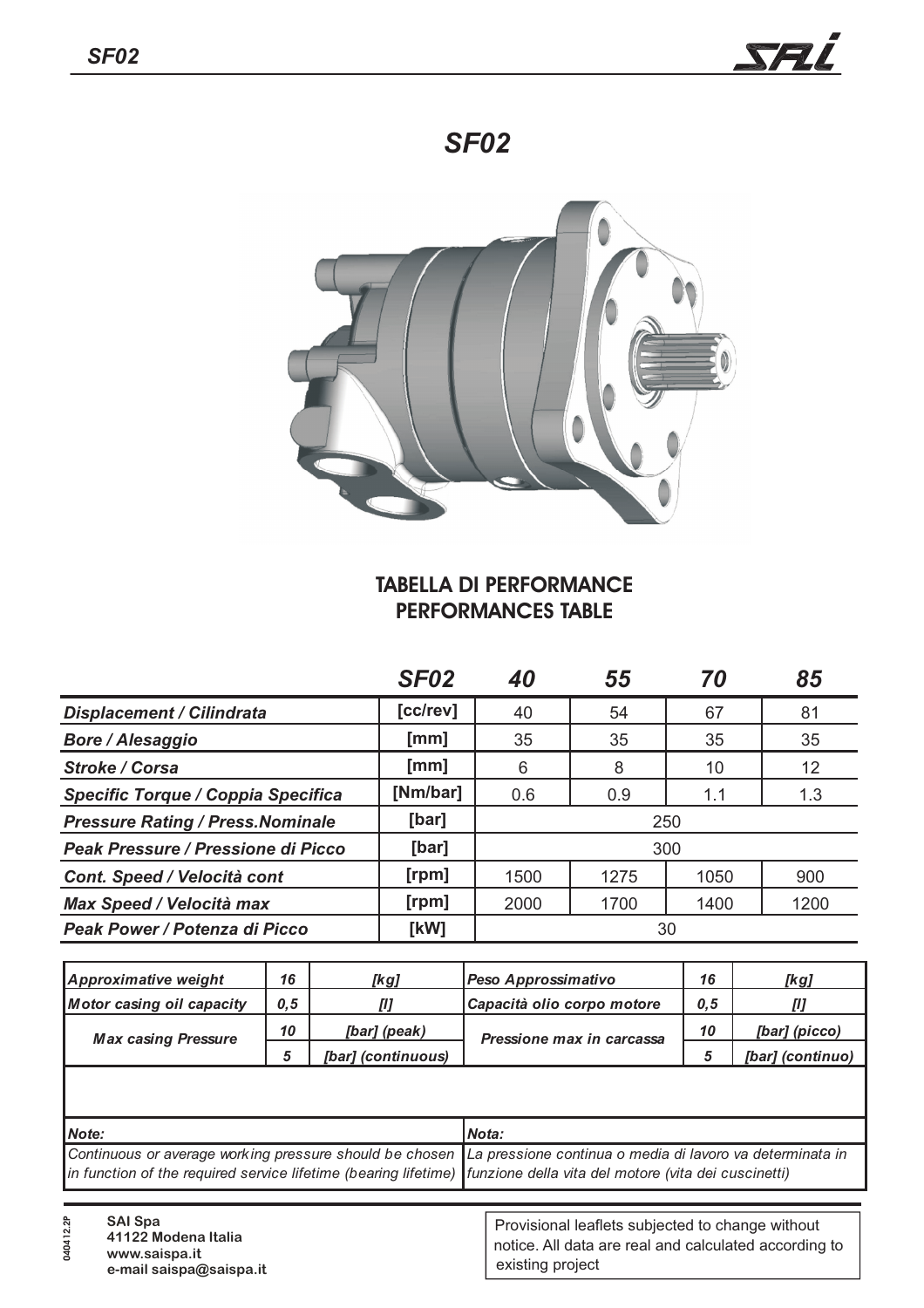### **DIMENSIONI D'INGOMBRO DIMENSIONAL DRAWING**



### **TORQUE - SPEED COPPIA - VELOCITA'**



#### **OPZIONI ALBERO SHAFT OPTION**

1 Standard SAE spline 11/4" no. 14 theeth Scanalato standard SAE 1¼" n° 14 denti







Provisional leaflets subjected to change without notice. All data are real and calculated according to existing project

**SAI Spa www.saispa.it e-mail saispa@saispa.it 41122 Modena Italia 040412.2P**